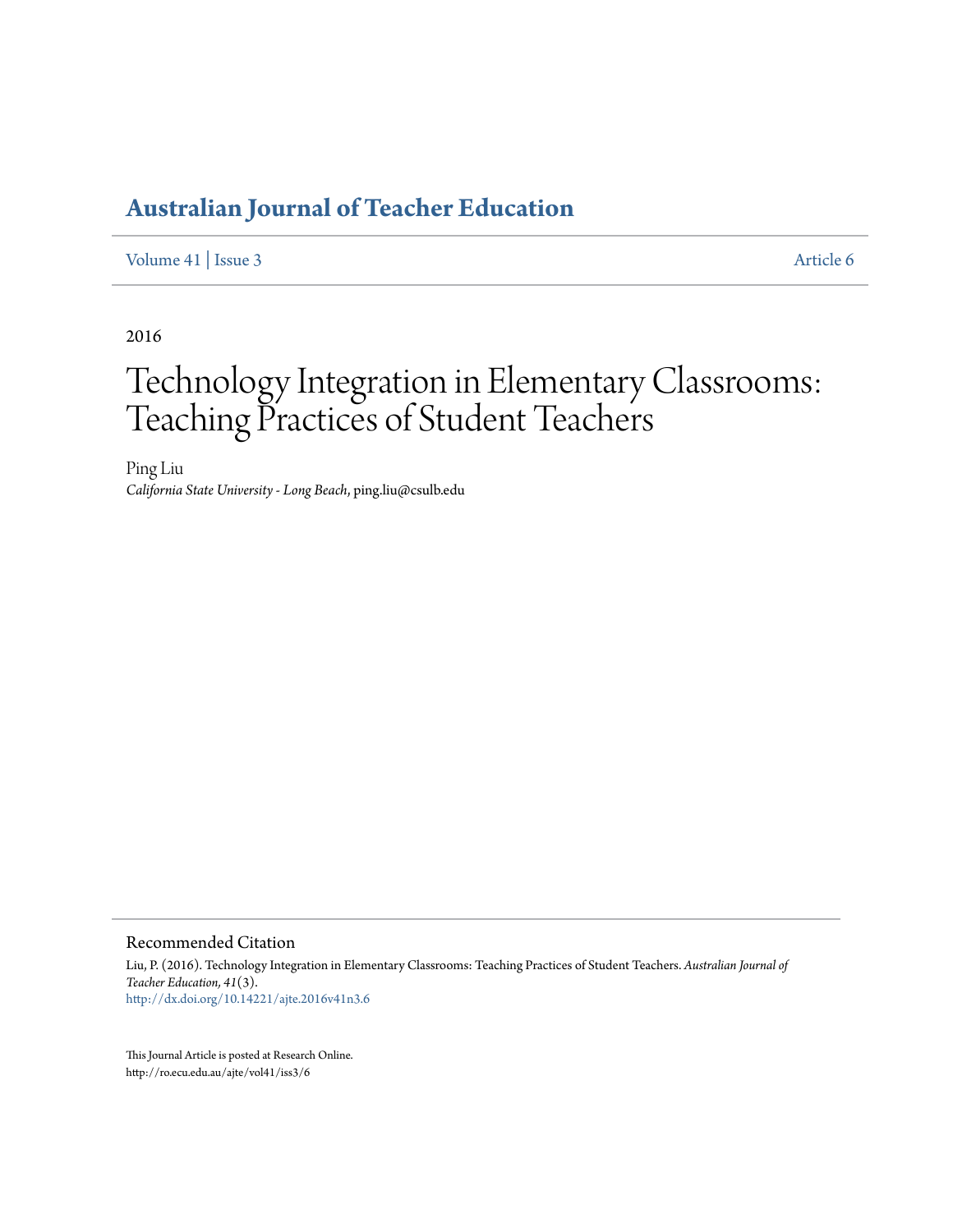# **Technology Integration in Elementary Classrooms: Teaching Practices of Student Teachers**

Ping Liu California State University Long Beach U.S.A.

*Abstract: This study examines how and why student teachers integrated technology to enhance instruction in elementary classrooms. The participants were 31 student teachers who completed an assignment of eight weeks. Multiple data sets including observation notes of 347 lessons were obtained from three key groups for data triangulation. Results reveal that the primary technological means used to enhance teaching was to provide visuals for attention, engagement and interaction. All participants chose to integrate technology but varied substantially in their teaching practices. They applied technology for a number of reasons: student engagement, time management, motivation and meeting individual students' needs. Variables such as influence of mentor teachers, technology access, skills, pedagogical competence and personal attitudes had an impact on their application. While most of them followed their mentor's practices, some student teachers took initiative and made contributions to their mentors' professional development in technology integration. Implications on teacher preparation programs are discussed*.

# **Introduction**

Technology application is becoming part of the teaching and non-teaching practices of K-12 teachers more than ever before. Attention has also been given to research and learning theories of teacher preparation regarding the use of technology (Ottenbreit-Leftwich, et. al., 2012; Slagter van Tyron & Schwartz, 2012). California Standards for the Teaching Profession include the use of technologies to support student learning (California Department of Education, 2009). In a national survey conducted in the U.S.A. (Gray, Thomas, & Lewis, 2010), less than 50% of the teachers were found to often apply technology during instructional time but technology was utilized more in their completing administrative tasks. Teachers and pre-service teachers are challenged to integrate technology into their instruction. Kopcha (2012) provided a summary of research on the identified barriers in technology integration: access or quality of facilities, vision of school administration, teacher beliefs, time required for preparation and professional development. Professional development is a means to help teachers overcome these identified barriers in their technology application. However, the quality of professional development is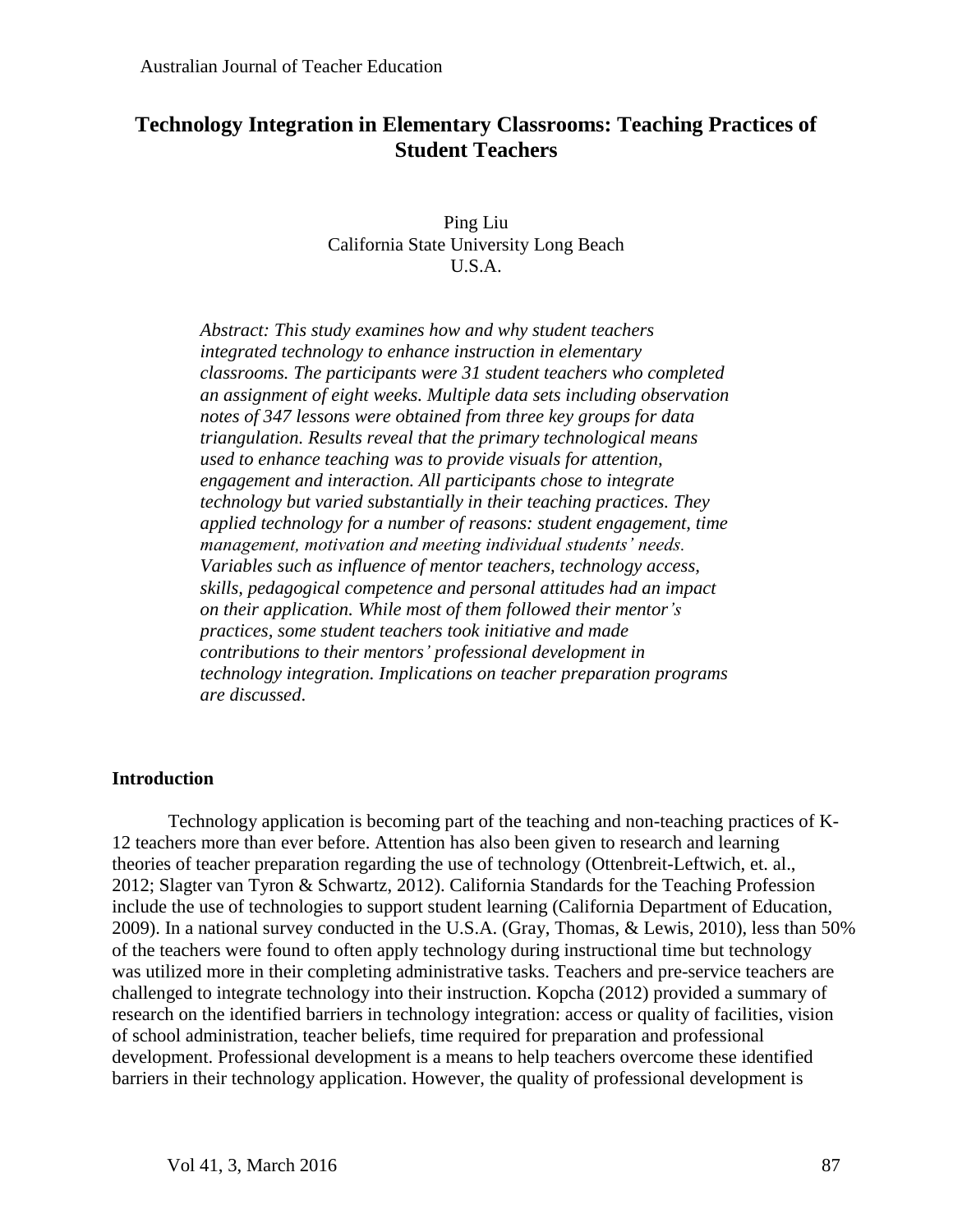often related to connection between technology use and classroom practices (Mouza, 2009; Wells, 2007).

In the past decade, research topics on technology application in teaching and learning extend from barriers (Butler & Sellborn, 2002; Kopcha, 2012), subject specific instruction such as math and social studies (Fraser, Garofalo, & Juersivich, 2011; Henning, Peterson, & King, 2011; Keiper, Harwood, & Larson, 2000; Menard, 2010; Whitney, 2007) to practices of new teachers after program completion (Wright & Wilson, 2005). The participants of the above studies involve teachers and pre-service teachers in K-12 school setting. Pre-service teachers are in the process of developing teaching abilities through applying a variety of instructional strategies and resources. To increase quality of teacher preparation, more research is needed to examine how pre-service teachers apply technology in an instructional context.

Empirical evidence indicates that a large number of pre-service teachers have acquired technology skills, but they are yet to develop abilities to integrate technology (Liu, 2012; Maddux & Cummings, 2004; Moursund & Bielefeldt, 1999; Selinger, 2001). During field experiences or student teaching, mentor teachers play a major role in assisting pre-service teachers to integrate technology into their teaching (Kopcha, 2012; Liu, 2012). This impact of mentor teachers is confirmed in the synthesis of qualitative evidence in preparing pre-service teachers to integrate technology (Tondeur et. al., 2011): 13 of the 19 selected studies highlighted teacher educators serving as a role model for pre-service teachers. One aspect that Tondeur and colleagues (2011) proposed for further research is the "influence of cultural and contextual factors on the development of preservice teachers' capacity to apply technology in daily classroom practices" (p. 10). Similarly, others (Kopcha, 2012; Rosenberg & Koehler, 2015) call for more research that looks into the complexity of practices and context of technology integration instead of relying on the self reports (Hew & Brush, 2007; Hixon & Buckenmeyer, 2009; Lawless & Pellegrino, 2007).

In teacher preparation, studies have been conducted on technology integration of pre-service teachers (Choy, Wong & Gao, 2009; Jaipai & Figg, 2010, 2015; Margerum-Leys & Marx, 2000). The focus of these studies is on the change of intention and action related to a technology course, acquisition of knowledge about educational technology of student teachers and mentor teachers, or application of a collaborative model to support technology integration. All of these studies were conducted on the field-based practice of pre-service teachers in an elementary school setting, and below is a brief review of each of them.

Choy, Wong, and Gao (2009) explored the change of pre-service students' intention and action to integrate technology into their teaching before and after taking a technology course. Over 100 pre-service teachers completed a survey at different times of the program. Findings indicate that the participants increased intention of using technology in instruction with their development of pedagogical knowledge about technology integration. However, a gap existed when the pre-service teachers took actions primarily due to various external factors such as "software availability, plug-in problems, and Internet connection speed" (p. 190). As a result, the pre-service teachers were not able to fully translate their intention of integrating technology to enhance instruction and promote student centered learning.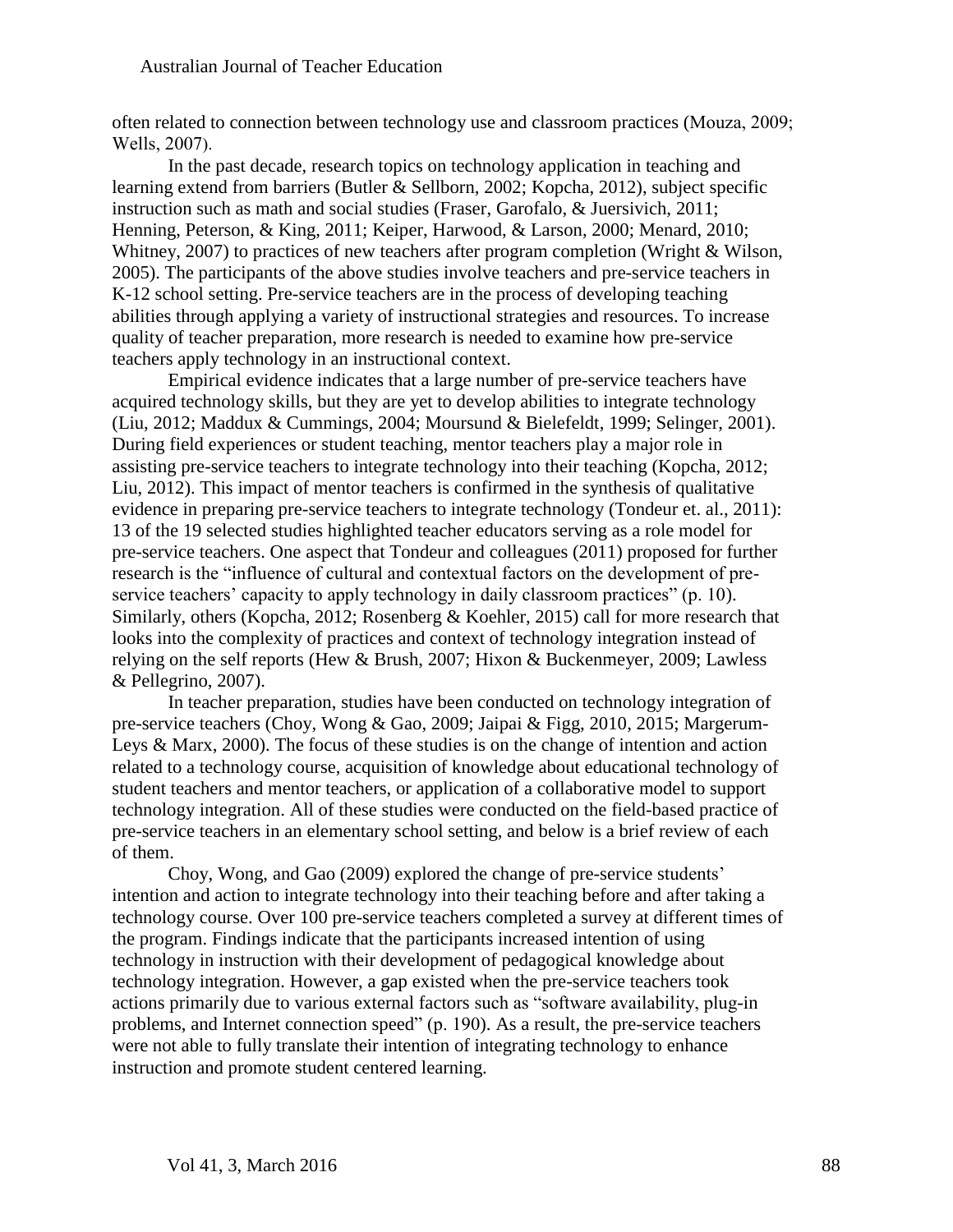With a much smaller number of participants but more comprehensive data collection, Margerum-Leys and Marx (2000) examined teacher knowledge of educational technology and application in a teaching context through a case study of three pairs of student teachers and mentor teachers. The researchers collected data about the classroom practices of these participants. Findings indicate that the student teachers contributed their learning acquired from university course work on technologies while the mentors played the role of pedagogical guides in the collaboration. The identified obstacles to apply educational technology include lack of time and classroom management.

The third one is also a case study (Jaipai  $\&$  Figg, 2010), applying a school based collaborative model in support of elementary pre-service teachers to integrate technology in teaching. The four participants received assistance from a team comprised of two university faculty members, a school board technology consultant and a master's student, when they planned and taught technologically enhanced lessons during a 7-week period in two schools. The researchers analyzed the characteristics of application through a cross case analysis of data. Furthermore, based on the findings of longitudinal studies of preservice and in-service teacher teaching with technology in elementary schools, Jaipai and Figg (2015) presented a framework, TPACK-in-practice with characteristics and actions demonstrated in elementary teaching practices of technology integration. The framework was developed on the basis of the Technological Pedagogical Content Knowledge (TPACK) (Koehler & Mishra, 2009; Mishra & Koehler, 2006). The TPACK-in-practice framework includes three intersections: technological content knowledge, technological pedagogical knowledge and technological pedagogical content knowledge, extending from technological skills and beliefs to external variables in a teaching context. Four stages for designing content-centric professional development workshops in technology integration are also proposed.

Based on the above literature review, this study was designed to explore the technology integration practices of pre-service teachers in an instructional context of elementary schools. Their practices are discussed in reference to the TPACK-in-practice framework (Jaipai & Figg, 2015). The emphasis is placed on investigating how their technology integration is pertinent to the three intersections of the framework. Furthermore, why the student teachers applied technology to enhance teaching is also part of the study. Specifically, the purpose of this study was to examine how and why the student teachers addressed technology integration to teach in K-5 classrooms during an assignment of eight weeks. Aspects such as the participants' access to and actual use of technology, and their explanation of technology use will be analyzed. Two research questions posed for the study are: 1) How did the student teachers integrate technology into the lessons they taught in K-5 classrooms? 2) Why did they integrate technology into their instruction?

#### **Research Design**

Mixed methods of descriptive survey research and case study of the group (Lodico, Spaulding & Voegtle, 2010) were applied in this study. Both quantitative and qualitative data were collected throughout a student teaching assignment. Multiple sets of data at different time or places and directly from or about the participants were collected and analyzed to answer the research questions.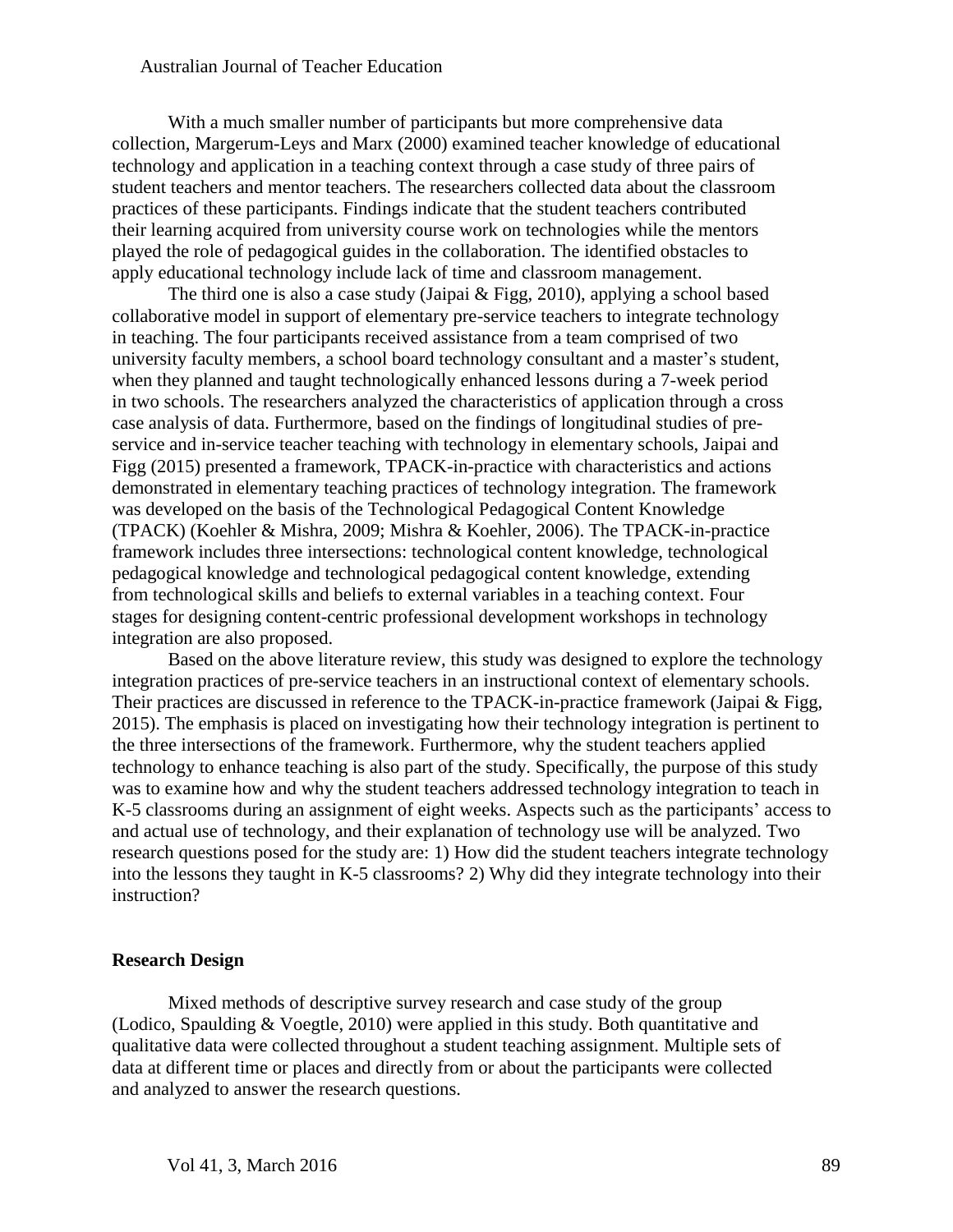#### **Participants**

A total of 31 student teachers in an elementary teaching credential program participated in the study. They were required to fulfill all other course requirements before they began student teaching. In addition to a generic technology course, technology was embedded in the course work they completed before student teaching took place. For example, the pre-service teachers were required to create an e-story with animation for a target subject matter. However, they did not have an opportunity to teach a lesson integrated with technology to K-5 students, not to mention reflection on teaching experience.

During student teaching, the participants completed an assignment of eight weeks in an elementary classroom adhering the school daily schedule. The student teaching placements were spread out in 15 public schools of a suburban area. All the schools were K-5 with a few that offered transitional kindergarten classes. The enrollment of these schools was between 700 and 1,100 students. The K-5 students eligible for free or reduced lunch ranged from 70% and 13% among these schools. The ethnic background of the students was diverse, and many of them were English Language Learners or had identified needs.

Each of the student teachers was assigned to work full day in the classroom to gradually assume all non-teaching and teaching responsibilities. One main task for the student teachers was to design lesson plans and teach lessons of different subjects (math, science, English language arts…) following the school district curriculum. They were observed by a university supervisor once a week and submitted a lesson plan for each observation. They also developed and taught a unit of study including at least five lesson plans. The participants reflected on their application of technology in the classroom as related to teaching effectiveness and completed a survey on access and use of technology. They received evaluations from their university supervisor and mentor teacher, aligned with the standards for the teaching profession.

#### **Data Collection**

Multiple sets of data were collected on a weekly basis from and about the participants during the 8-week period. The data extended from observation logs of the participants' actual use of technology in teaching the 347 lessons, report of access to technology in the classroom to the student teachers' reflection on their application and evaluations by their mentors. In particular, the following types of data were collected: 1) classroom observation logs of the student teachers' technology integration into teaching as well as after lesson debriefing, 2) written lesson plans with reflection, 3) summative reflection on technology integration with justification, and 4) a survey regarding access and general use of technology in a classroom. In addition, student teaching evaluations were collected to analyze their technology integration. All types of data were obtained from the three key groups: student teacher, mentor teacher and university supervisor, who were directly involved in the process. The written information provided by the student teachers or participants included lesson plans, reflection journals and their summative reflection on technology integration. A mentor teacher and supervisor were present in the lessons taught for observation. They participated in the after teaching debriefing with a student teacher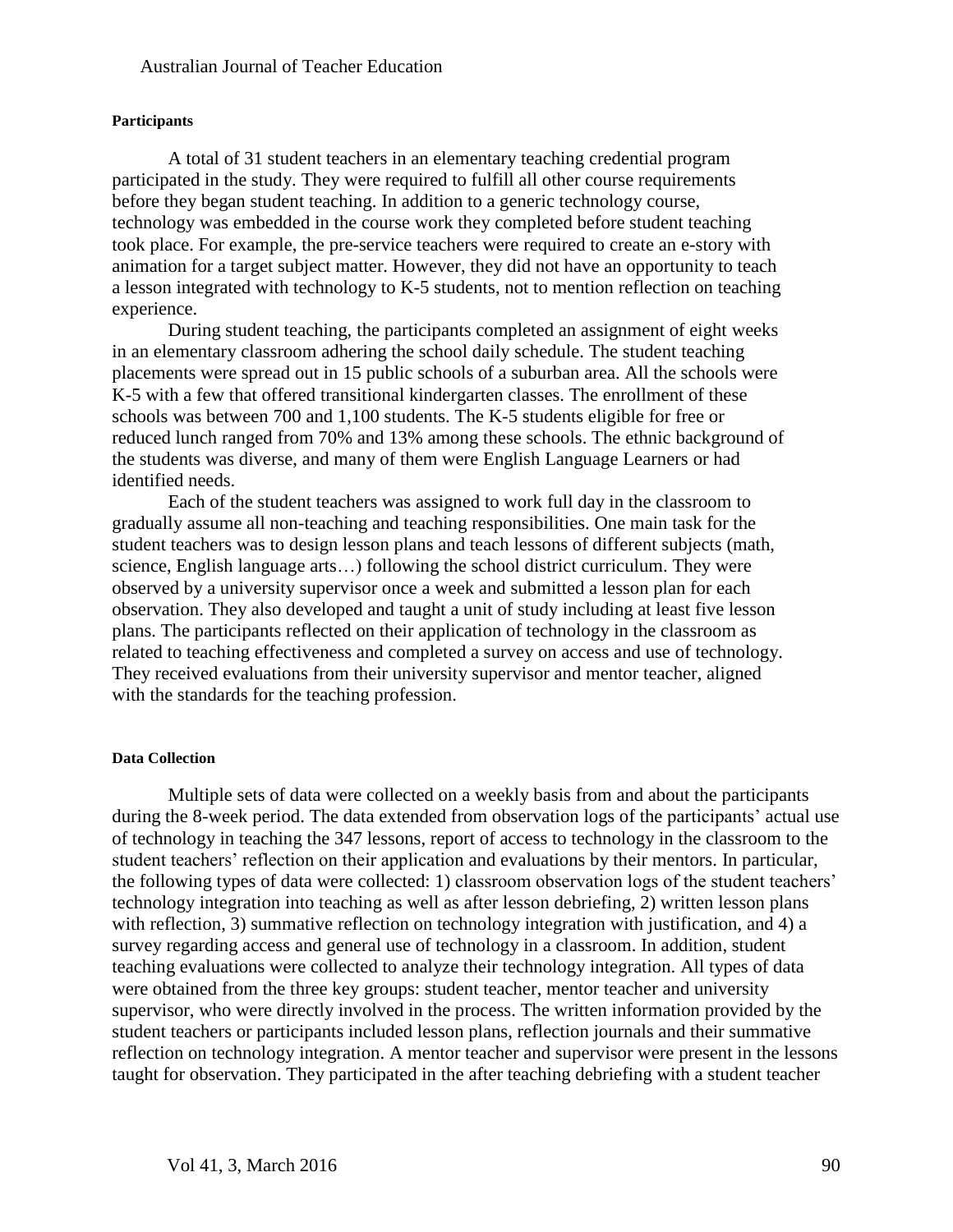and wrote formative and summative evaluation. Additional informal information was also collected from other professionals such as school administrators and staff.

#### **Statistical or Data Processing Methods**

Data triangulation (Johnson & Christensen, 2007) regarding the student teachers and the three key groups was applied to answer the two research questions. Observation logs of technology integration in the lessons taught by the student teachers were maintained on weekly basis. The logs provided a brief summary of the technology means they used and how they applied it in teaching. Original written lesson plans were attached to the observation logs. Additionally, all student teachers wrote reflection journals after their teaching in addition to a summative reflection on technology integration. The participants also explained why they utilized technology to enhance teaching.

NVivo 10 was selected to summarize the data. Coding (Johnson & Christensen, 2007) was applied to analyze data for emergent themes (Wolcott, 1990). After repeated readings, overlap shown among codes was reduced when similar codes were clustered together. Then numerous codes were combined into a number of broad themes (*see Table 2 of the Results section below*). Additionally, all data were analyzed for generative themes using a constant comparison process in an iterative and recursive manner. When the themes within and across different types of data were studied and organized, they were used to answer the research questions and draw conclusions.

To provide more detailed background information of the data, the themes were tallied to reveal frequency of responses. Tables were used to summarize the themes with examples as appropriate, a presentation of the most frequently cited items at the top and the least at the bottom. The themes were also converted to percentage for easier view of the data summary.

# **Results**

All sets of data were analyzed to answer the two research questions. Findings would be reported by the research questions in order. The primary data to answer the first research question were the observation logs of the participants' use of technology during their actual teaching, lesson plans of the observed lessons as well as their report of access and use of technology. For the second research question, the focal data were the student teachers' summative reflection on their teaching practices with justification and lesson-based reflection. In the meantime, all other types of data were used to enrich, further explain or clarify in answering the research questions.

#### **Research Question 1: Types of Technology Integrated in Teaching**

All of the student teachers integrated some types of technology into their teaching and non-teaching practices during the assignment. However, none of them used all technology means available in a classroom, and technology was not integrated into all of the lessons for observation. Among the observed lessons, the use of technology ranged from none to all with the majority in between. In data processing, lessons were first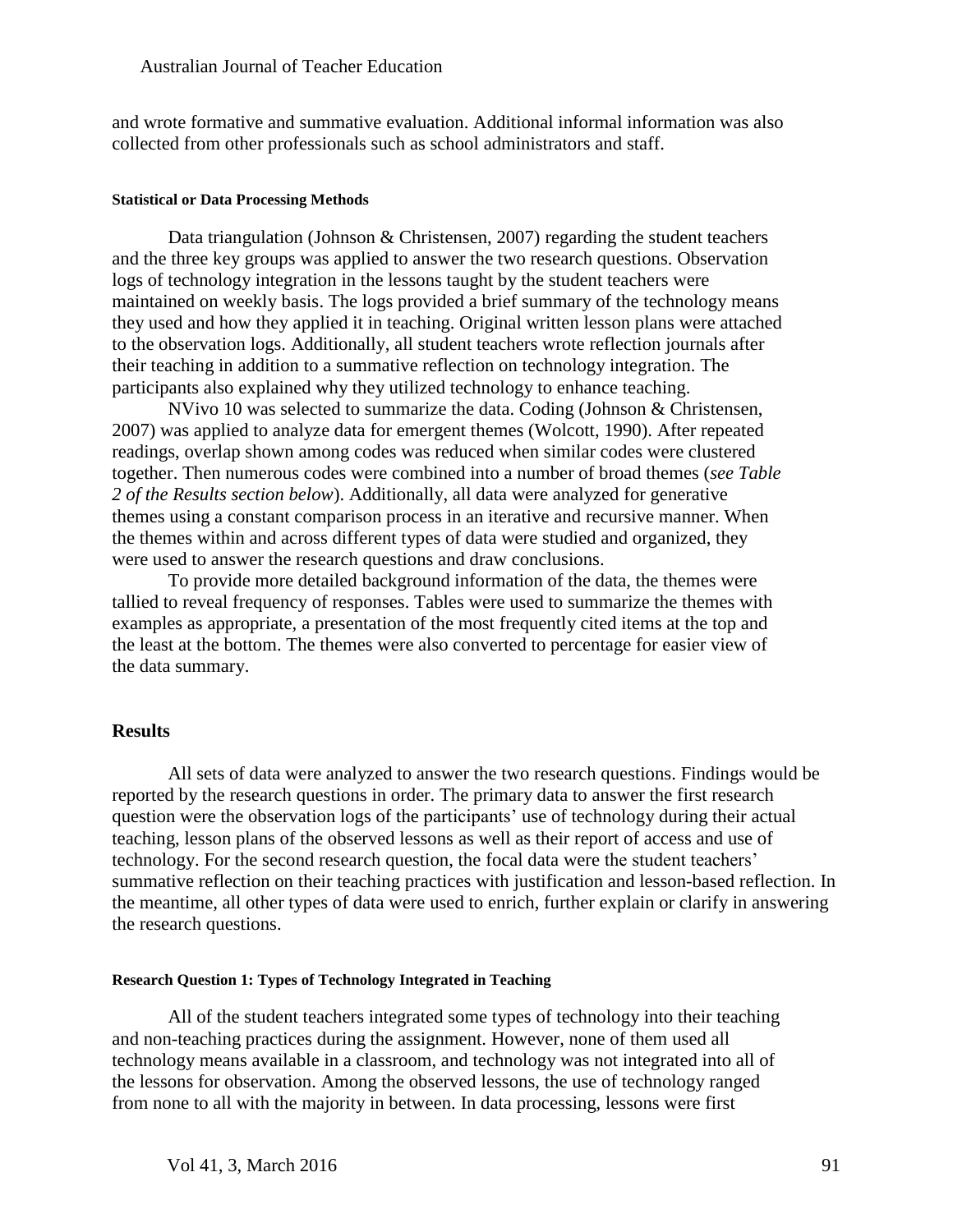grouped into technology integrated (197 lessons or 57%) and non-technology integrated (150 lessons or 43%). In the 197 technology-applied lessons, some participants integrated more than one type of technology, and all types of technology utilized were recorded for classification. Also, it is important to specify that major differences revealed in how the participants used the same technology means to engage and support their students in instruction.

Table 1 is a summary of all types of technology used when the participants taught the lessons for observation. Each of them taught approximately six lessons with 347 in total. The analysis of these lessons was also converted to percentage for a quick review of summary. Of all the observed lessons, although 43% did not involve technology integration, the participants used one or more traditional means such as whiteboard, chart paper, sentence strips, pictures, flash cards, mini whiteboard and other environmental print in the classroom to provide *visuals* in instruction. For the rest 57% of the lessons, at least one type of technology was integrated.

| Type                       | $#$ of use | ℅     |  |
|----------------------------|------------|-------|--|
| Document camera (Elmo)     | 151        | 70.89 |  |
| Smartboard                 | 17         | 7.98  |  |
| Video                      | 15         | 7.04  |  |
| Powerpoint                 | 13         | 6.10  |  |
| Audio player & microphones | 11         | 5.16  |  |
| Internet                   | 6          | 2.82  |  |

Of all the lessons taught and observed, 150 (or 43%) did not show any technology integration. **Table 1: Technology Used in the Teaching of 347 Lessons**

As Table 1 shows, the most frequently used technology (70.89%) was document camera or Elmo to show a variety of visuals related to a lesson. The visuals extended from learning goals, part of textbooks, graphic organizers to written summary of text/information and recorded oral discussion highlights. Sometimes, the student teachers also displayed manipulatives and realia or demonstrated experiments to engage their students in learning or discuss steps of problem solving procedures. Still other times, Elmo was switched on but was not appropriately used to present information along with progression of a lesson. Or it was only used to at the beginning, middle or end of a lesson.

Furthermore, even for the same activity with Elmo, differences were clear in procedures, time management and level of student participation. For example, Elmo was used to share student written work. Some student teachers chose the work of their students for display as an example or for making clarifications as appropriate. Other times, they called some students to Elmo one at a time to write and then explain their written work. When several students were called to the front to re-write their answers under Elmo followed by an oral explanation, time for each part of the activity must be allocated.

Evidence of teacher and student interaction shows that both parties benefited from the above sample sharing activity on Elmo in various aspects. The teacher had an opportunity to understand the students' thinking process in problem solving, assess learning, and use the assessment information to redirect instruction. For the students, they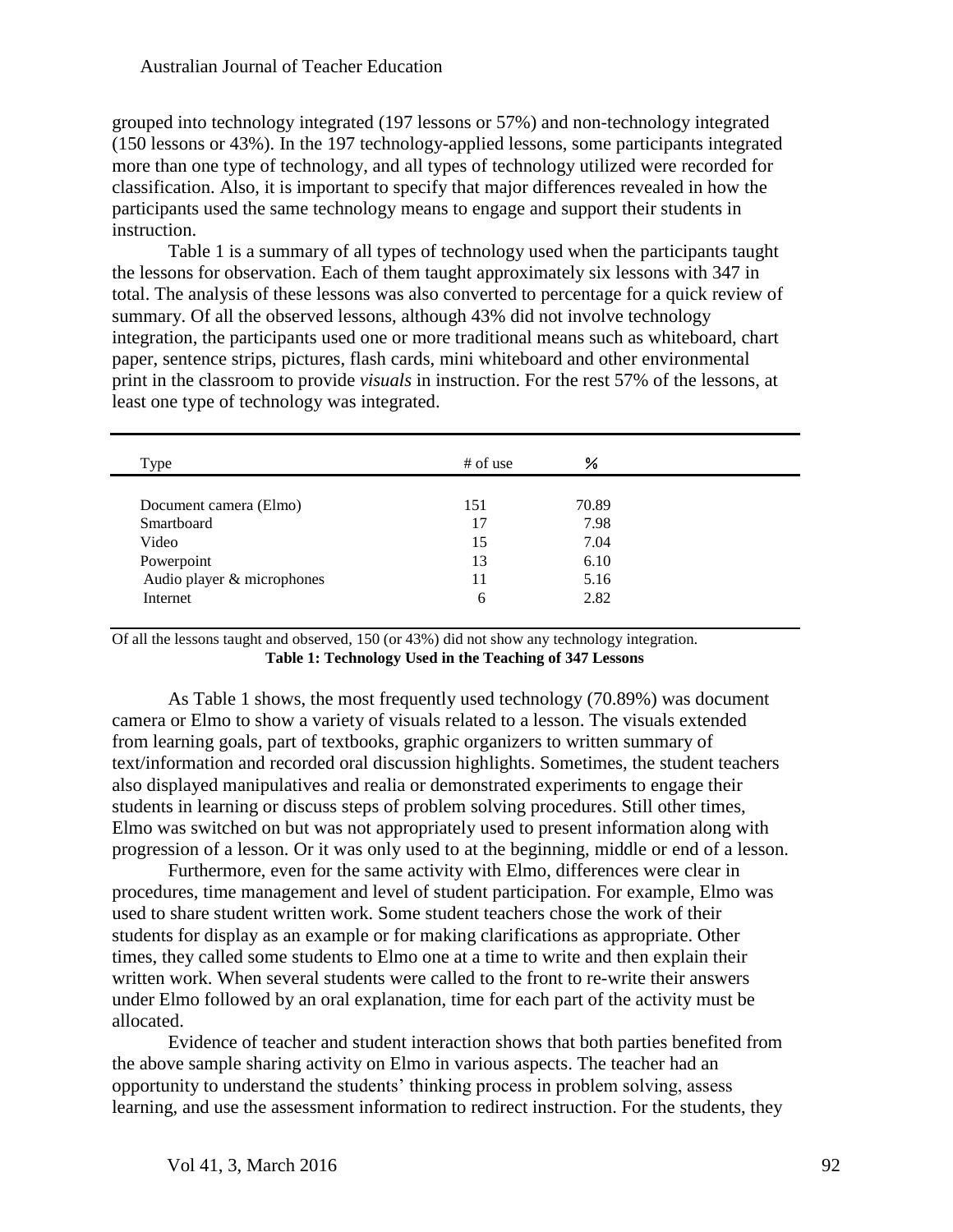should be motivated to complete work efficiently, develop presentation skills, justify their answers, and receive feedback from others about their work. On the other hand, there were some issues a student teacher had to face in organizing the activity such as time efficiency and level of student participation. Time could easily be lost in waiting for one student to walk to/from Elmo and rewrite/copy their work. Another issue would be related to getting all other students involved when one was writing on Elmo. These issues were not about the technology hardware but rather time, behavior management and student participation.

The second most frequently used technology at 7.98% of the lessons was Smartboard, an advanced version of Elmo. Smartboard, an integration of visuals, video and audio, connected to a computer/laptop and whiteboard, was only available in a few classrooms, and the student teachers experimented with part of Smartboard functions similar to Elmo. Sometimes, the participants used Smartboard rather minimally to display a title, key vocabulary or learning goal in a lesson.

Videos were another way of technology integration (7.04%) on the list, and the clips were shown on a video player connected to a monitor or were played directly on laptop or desktop. The video clips were either obtained from an online resource such as Youtube, a paid online program or digital video disks. However, major differences existed in how the video clips were used. Some allowed little transition before and after the video play in a lesson and run through a video with no interruption. Others asked questions before or after playing a video to hold/redirect their students' attention or review information at the end of a video show. During video play, discussion was also generated between pauses to make a connection to the lesson objectives. Moreover, variance was shown in the means through which to play a video: LCD projector, TV monitor or laptop. It was challenging for everyone in a group to see well when a video was played on a laptop. Some student teachers had to use a laptop as alternative when they and their mentor applied parallel teaching with a split of the class of students into two groups.

The next item on the list is rather software-based, the application of PowerPoint at 6.1%. Differences were clearly visible in the file design (visuals only, visuals and animation, or visuals and sound effects combined) and slide structure (text, picture, colors/highlights and graphic organizer). Even more differences presented in how the files were used in teaching. Some decided to quickly go through a collection of pictures, some paused between slides to generate oral discussion, and others showed a jeopardy game with questions on each slide for review. Still others sequentially organized all key information of a complete lesson with objectives, pictures of objects, posed questions, charts, text and samples in addition to exercises for students and lesson review. After witnessing the success of some lessons taught by their student teacher, some mentors requested a copy of e-files for their own future use. To use this application or software, a desktop, laptop or ipad was chosen.

The participants' use of online resources with direct Internet connection during a lesson was scarce. In two cases, an e-map from the Internet was used in a lesson of geography, and a social networking website was shown to discuss the students' written responses to the posted questions. However, most of the student teachers selected materials such as pictures, text and charts from online sources and showed the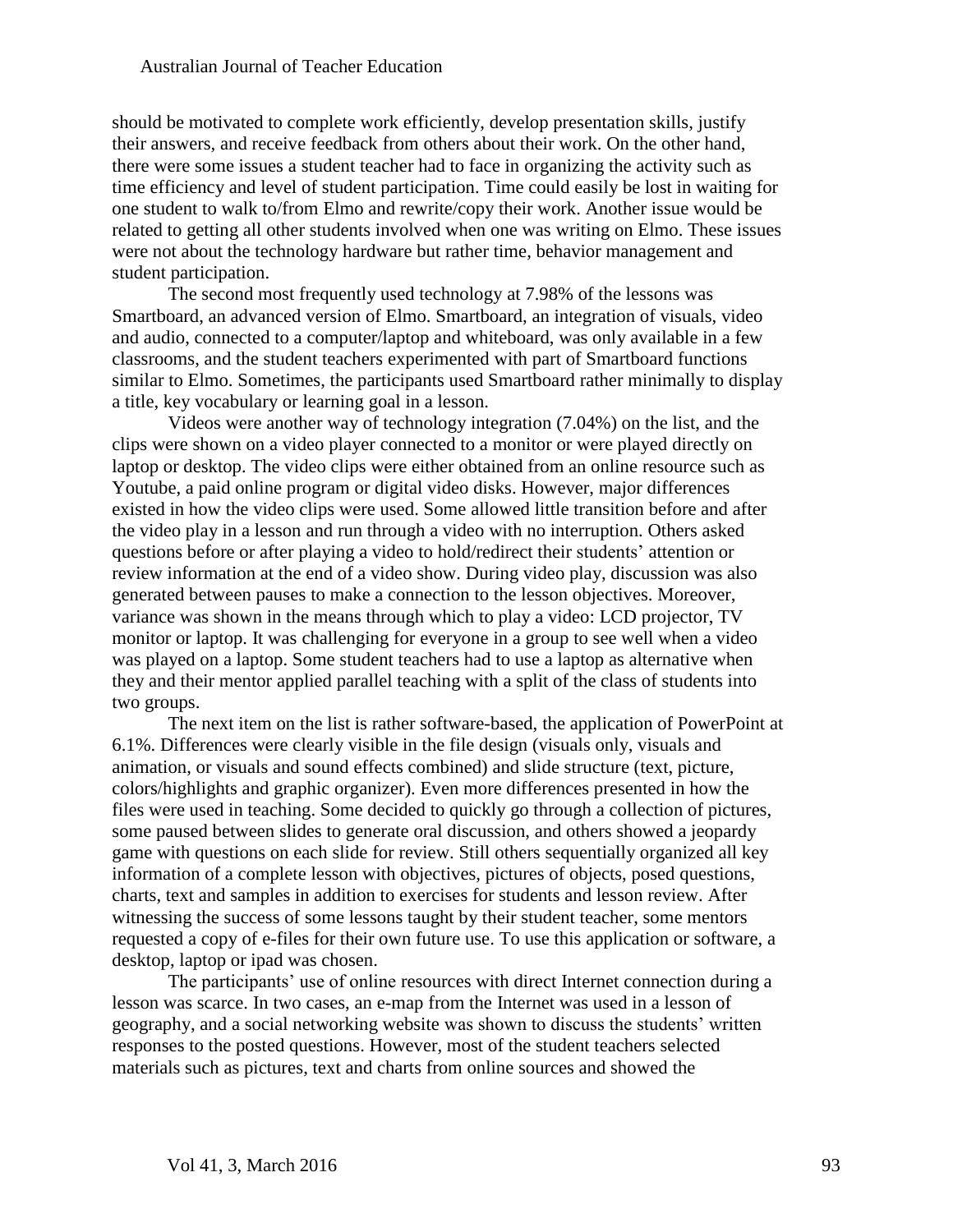information on Elmo/Smartboard or displayed a hard copy on chart paper in the classroom.

Other than the above means, the participants also used non-visual technology or audio facilities to support learning in the teaching of a small number of the lessons. An audio player was to play sounds (e.g., farm animals) or background music, and songs were played for choral sing along related to the target content. Audio was also used to set up routine or for the purpose of making transition between activities. In addition, other means was selected to address the special needs of individual students. For instance, microphones were utilized to help the hearing impaired students.

It is interesting to note that the participants responded differently to lack of desirable facilities. Most of them chose to use what was available in the classroom just like their mentors. When they encountered barriers with technology, some had to step away from their initial plan of integrating technology and used traditional means as alternative to show visuals. For example, when lighting quality of projection was problematic or an upgrade was unavailable, chart paper/poster was selected as replacement. In contrast, some others took action to address issues by seeking assistance from their mentors and technology support staff or bringing in additional resources such as laptop or ipad to implement their plan of integrating technology. When they took the step, they helped their mentors improve the use of technology in the classroom through equipment set up/upgrade or producing new e-information for their mentors to use in the future. Encouraged by a mentor and the principal, one student teacher even provided a training session to the interested teachers at the school on the use of technology to enhance the teaching of a science unit.

# **Research Question 2: Reasons to Integrate Technology**

Why did the participants decide to use technology? They provided summative responses and wrote reflection on the lessons they taught to explain their choices and action taken. Some of them contributed to more than one theme in their responses. Table 2 is a summary of the reasons to integrate technology given by the group.

| Reasons                                                                              | Example                                                                                                                                                                                                                                                          | Count / $%$             |
|--------------------------------------------------------------------------------------|------------------------------------------------------------------------------------------------------------------------------------------------------------------------------------------------------------------------------------------------------------------|-------------------------|
| <b>Student</b><br>engagement and<br>motivation                                       | - "I made a lot more connections to the texts and found it more<br>entertaining when content was presented with technology."<br>- "This made both teaching and learning fun as all students<br>were engaged, curious, and eager to discuss."                     | 15/<br>31.91%           |
| Get organized in<br>lesson planning<br>$&$ teaching to<br>improve time<br>efficiency | - "save time as compared to writing the same information on<br>a whiteboard."<br>- "When using the white board, I have to constantly step out of<br>the way so the students can see. Using the Elmo allows all<br>the students a clear view of the information." | 9 <sub>l</sub><br>19.1% |
| <b>Behavior</b><br>management<br>with rewards $\&$<br>routines                       | - "Students were excited to receive points and would<br>participate in discussions in hopes of gaining points on<br>$ClassDojo.$ "<br>- "The audio player was used to help create the routine and<br>establish an atmosphere of learning."                       | 8/<br>17.0%             |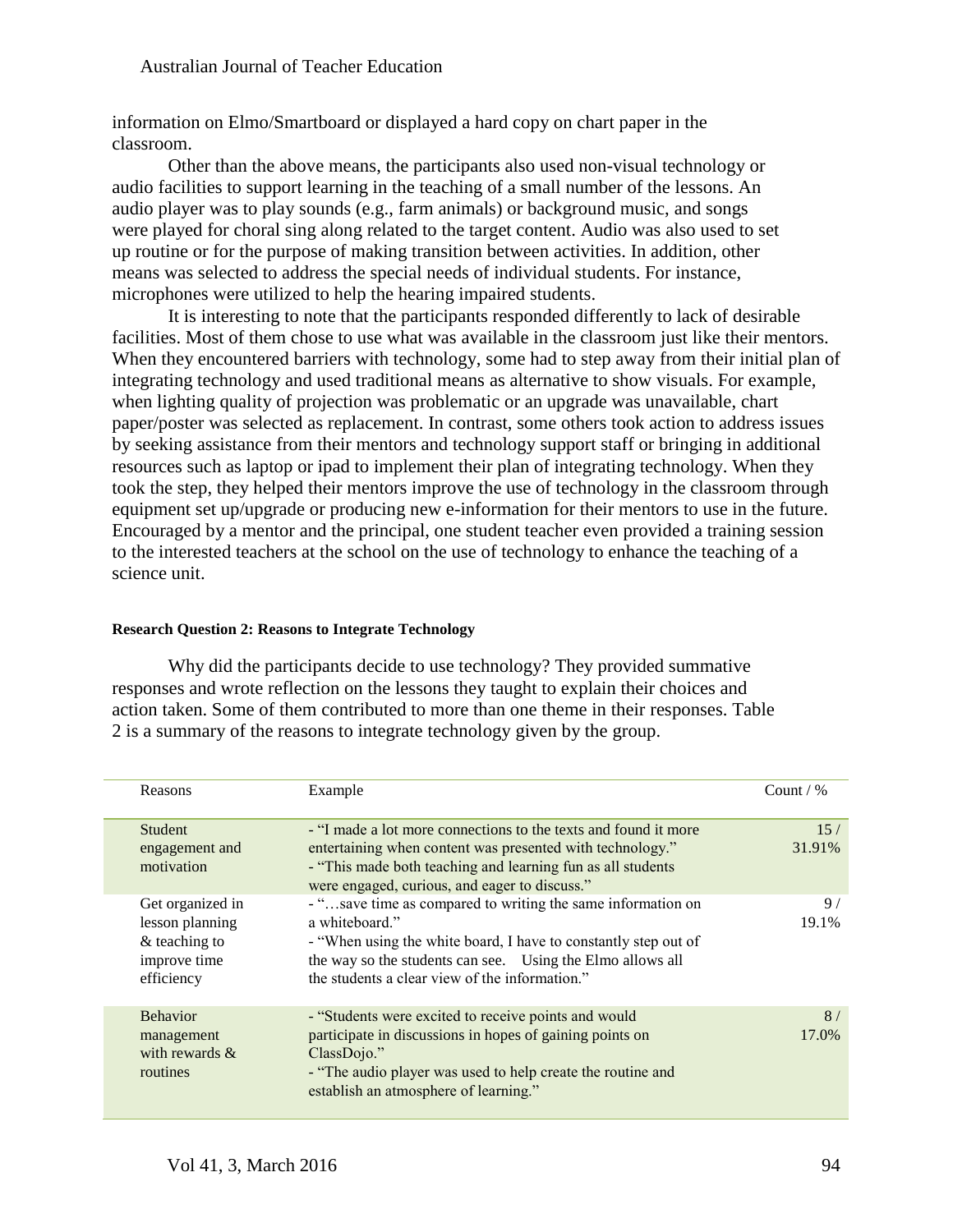| Meet individual | - "All students, especially English Language Learners need                   |       |
|-----------------|------------------------------------------------------------------------------|-------|
| needs of        | visuals to help them learn."                                                 | 14.8% |
| students        | - Use technology for a student who broke her arm and two                     |       |
|                 | students wearing hearing aids.                                               |       |
| Influence of    | - "My mentor teacher used it fairly extensively in his 2 <sup>nd</sup> grade |       |
| mentor teachers | classroom, so I followed suit in my own teaching and found it                | 14.8% |
|                 | very useful in my lesson planning and implementation. "                      |       |
|                 | - "I decided to use the ELMO as instructed by my MT. She                     |       |
|                 | uses it extensively and has mentioned that in the near future she            |       |
|                 | will have access to a Smartboard which would further the ease                |       |
|                 | of modeling instructional material."                                         |       |
|                 |                                                                              |       |

**Table 2: Summary of the Reasons to Use Technology by the Participants**

As Table 2 presents, the top one reason on the list stated by 15 (31.91%) participants was to engage the K-5 students through attracting or holding their attention and making a lesson interactive and entertaining. One participant commented: "I made a lot more connections to the texts and found it more entertaining when content was presented with technology." Another student teacher shared her students' excitement by describing their responses to the use of technology in teaching:

The students in the Kindergarten class were engaged as soon as they entered the classroom after recess. They said things like, "Wow! Are we going to see a movie!" … A somewhat dry content of comparison between apples and pumpkins became a very exciting subject for the students.

On the other hand, the comments made by a different participant focused on the interactive aspect through asking questions to make the students think.

While watching the videos, I paused at strategic points to pose questions and engage students in brief discussions. After watching all three video clips, I posed the big question and the vast majority of students could express specific reasons, which dealt with safety and survival.

The second most frequently cited reason to enhance teaching was related to getting organized in planning and teaching (9 or 19.15%). The student teachers specified time management or organization in their use of technology. They were able to make it more efficient when they prepared e-information for effective display, or they saved instructional time when they minimized writing on whiteboard during teaching. Another way they increased efficiency was to get familiar with operation of equipment: "I've learned how to quickly switch projection between the ELMO and the computer so that we don't waste class time on technical issues.*"* Without the required technical skills, the effect would be different as it was in the case below.

I'm still getting used to teaching with the Elmo (zooming in and out of text, getting the lighting right, etc.). So I feel that it affects my teaching at times because I get distracted trying to figure out how to use it and lose my train of thought. Fortunately, it doesn't happen often but it's helped me realize that successfully using any piece of technology for instruction requires investing time (non-instructional time) getting familiar with the equipment.

The third reason is related to behavior management or routines when students were encouraged to stay on task and be active participants in learning (8 or 17.02%). The student teachers were able to use technology to reward students with points for participation. Moreover, technology application was perceived as a means to set up or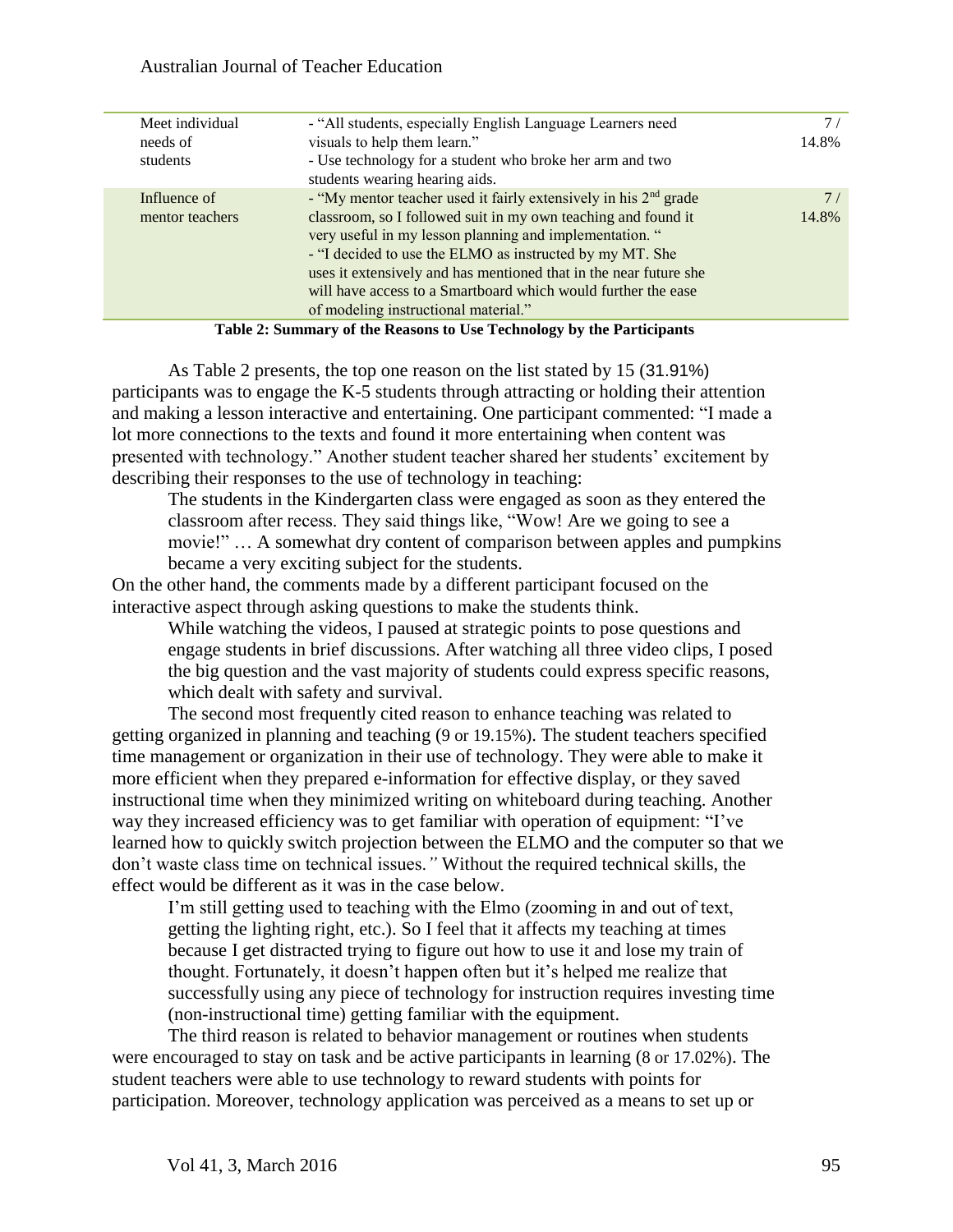enforce classroom routines and procedures. For example, an audio player was to "help create the routine and establish an atmosphere of learning" in a first grade classroom. The comment was echoed by another student teacher: "Consistent use of the technology made it a routine for the classroom. The students become used to it as a method of learning." Also, effective use of technology would allow a student teacher to sweep the classroom for behavior management and progress monitoring during a lesson.

I have found that the first grade class loves to socialize as well as get up move. When writing with your back to the class they tend to socialize more. With the Elmo, I can place myself in front of the class while also facing them. This makes it really easy to survey the class during instruction and assess if the class is able to understand the different teaching points I am trying to get across.

The fourth reason regarding technology integration was to address the needs of individual students (7 or 14.89%). One type was to create a meaningful context with visuals and sounds for English language development. Some other needs were associated with physical disabilities such as hearing impairment or hand injury, which could be temporary or long term.

Last but not the least, although only seven of the participants made specific comments on the influence of their mentors, practically all student teachers were more or less affected by their mentor teachers and other staff. One student teacher tried an application in teaching as result of a staff meeting.

I decided to use the Popplet app, because during a staff meeting, one of the teachers modeled how she used it to make a thinking map with her students. She also mentioned how students were excited about using this app to create thinking maps. It was a great way to show vivid realistic pictures of the different parts of plants.

In addition to the influence of other staff, the above participant also shared that she received assistance from a family member in using the application. She brought in an ipad to teach the lesson for better student engagement. Several other student teachers also used laptops (unavailable in the classroom) to show video clips or pictures in their teaching of a group or whole class.

On the other hand, five student teachers had to reduce their initially planned level of technology integration due to lack of support from their mentors, set up of facilities or quality of equipment. Two were unable to integrate technology as they had hoped because trying a new technology went beyond the comfort zone of their mentors. In other instances, they were not able to use the facilities in the classroom because of hardware set up or quality. For instance, it was challenging to address classroom management when one had to use the technology station in the classroom with his/her back to the class. Similarly, Elmo was not used because the lighting of projection was of low quality.

The participants' report of technology integration was reflected in the evaluation of their mentors. The average rating of the student teachers' technology use on a 1-4 point scale (with 4=Exceptional Beginning Practice and 1=Inconsistent Beginning Practice) was over 3.5. Some mentors made specific comments to elaborate their rating. One praised a student teacher for using "Power Points and videos to develop schemata around the theme of patriotism and perseverance". Another wrote: "She used technology in the classroom on several of the lessons she taught. The students loved it" because she made learning exciting. A third mentor complimented her student teacher for taking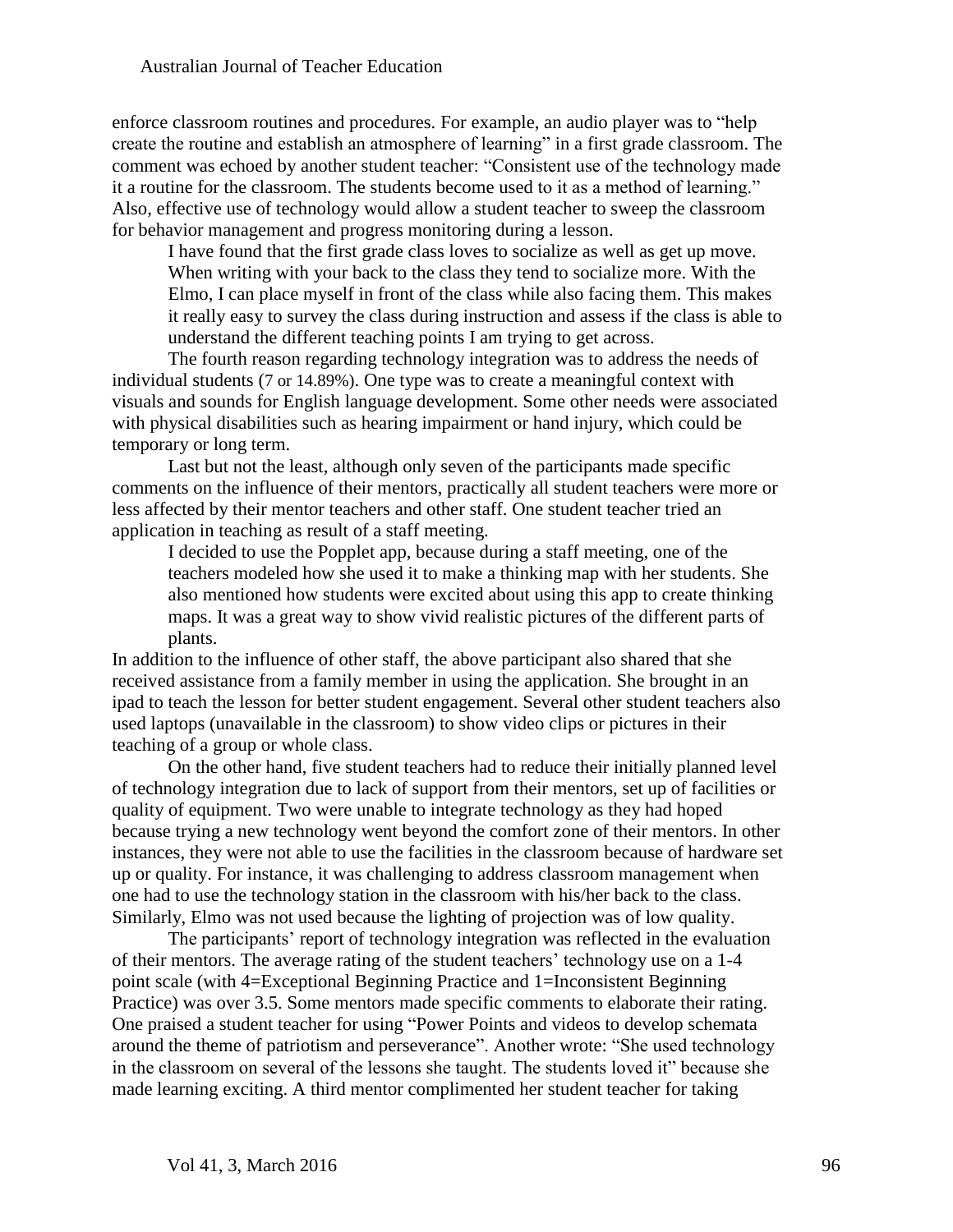initiative to help her "set up the technology system of laptop, Elmo, speakers and Internet connection and search online resources to enrich teaching". However, the majority of the mentors did not provide any specific comments about their student teachers' technology application in the written evaluations.

# **Discussion**

The discussion of the participants' practices in technology integration unfolded in alignment with the three intersections of the TPACK-in-practice framework (Jaipal  $\&$ Figg, 2010). Each of the intersections served a focal point of discussion with reference made across as needed. The first component was TCK-in-practice (technological content knowledge, e.g., knowledge of tools, skills, and personal attitude) followed by TPK-inpractice (technological pedagogical knowledge, e.g., classroom management, differentiated support and assessment) and TPCK-in-practice (technological pedagogical content knowledge, e.g., different models of teaching to meet learning goals such as direct instruction and question-based instruction). The participants' growth in one aspect could be connected to their overall development. Additionally, the purpose of using technology was to enhance instructional experiences (Jaipal & Figg, 2010). In this study, enhanced instruction referred to appropriate engagement of students, motivation, active interaction between a teacher and students, and appropriate pacing and time management to reach learning goals. All of the above aspects were also highlighted in the participants' reflection on technology integration.

# **TCK-in-practice (Technological Content Knowledge)**

Findings reveal that all of the student teachers applied some types of technology into their instruction and demonstrated knowledge about content appropriate technology related to the TCK-in-practice. The evidence was not only revealed in the participants' work, self reports and reflection but was also confirmed in observations by the second or third party. Their use of technology was directly influenced or restricted by available resources in the classroom or external factors (Butler & Sellborn, 2002; Choy, Wong, & Gao 2009; Kopcha, 2012). In other words, the participants tended to apply the technology, software or hardware, already available in the classroom, which was also often used by their mentor teachers. Among different types of technology, the predominant top choice was to provide visuals via Elmo to engage and support K-5 students in learning, and traditionally presented visuals were also used in the teaching of all other lessons without application of technology.

It was essential for the student teachers to possess technology skills in order to enhance their teaching with smooth transition between activities or lessons for time efficiency. In addition to technology skills, appropriate equipment set up or upgrade was also important for the participants to use technology effectively. In the context of field experience or student teaching, mentor teachers played a major role (Kopcha, 2012) either because of their level of technology integration or because of their support and readiness for student teachers to explore new applications. Findings show that most of the student teachers decided to use a certain type of technology after observing successful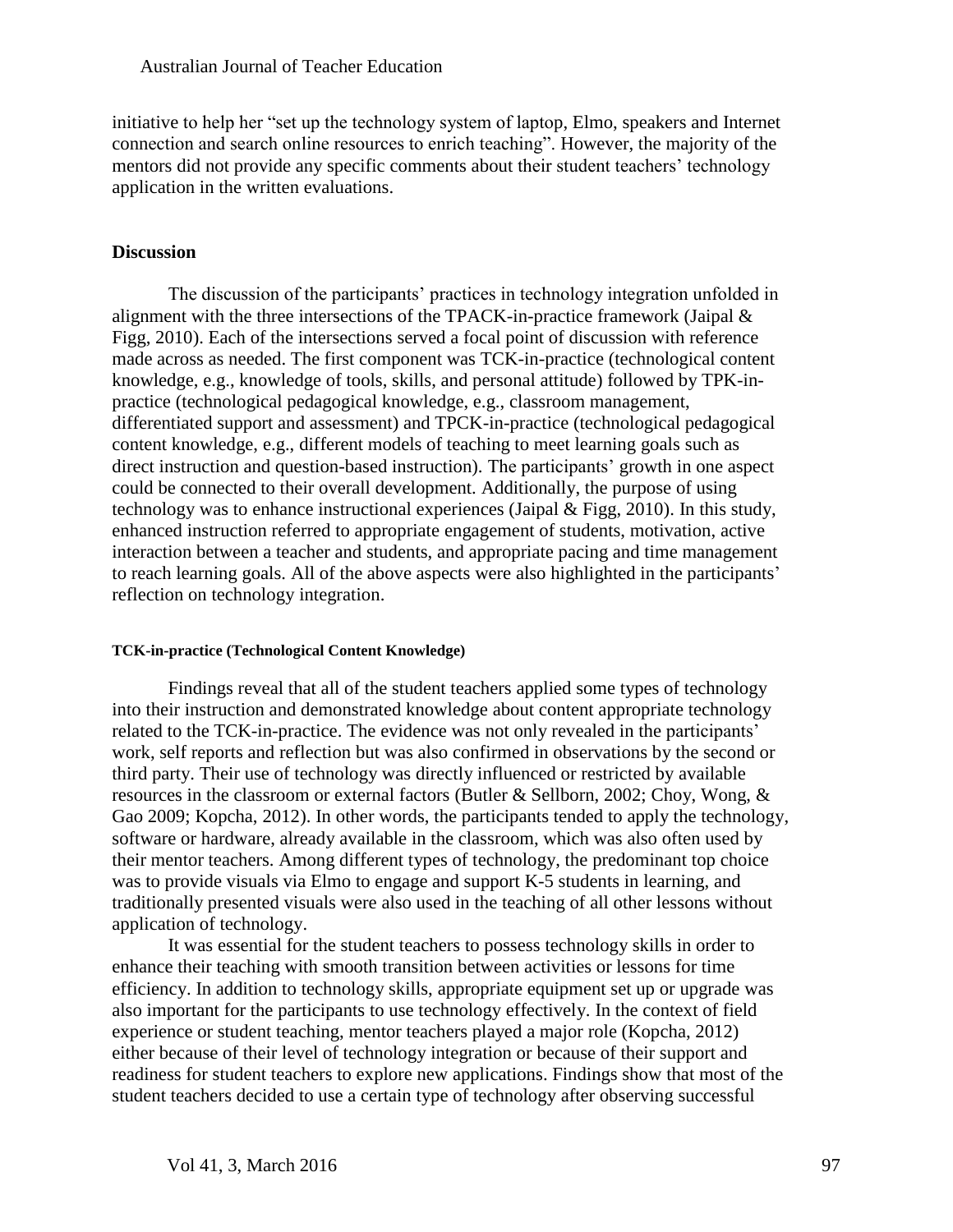practices of their mentor teacher. Furthermore, when a mentor was not competent enough to provide the expected support in technology integration, the personal attitude of a student teacher would lead to either maintaining the status quo or taking initiative to explore alternative ways to reach their goal. Some participants were able to apply additional technology to their teaching, and the action, supported by their mentor, turned into an opportunity for a pair to develop new skills. This allowed them both to explore and improve technologically and pedagogically together instead of having a student teacher contribute in technology and a mentor contribute in pedagogy (Margerum-Leys & Marx, 2000). Consequently, the experience was beneficial for them to develop professionally as equal partners.

Results indicate that classroom access to technology was the main factor in technology integration for the group. In other words, the technology means that the participants primarily utilized were already equipped or available in the classroom. These means included Elmo, LCD projector, desktop, Smartboard, audio player or microphone. Their technology use was affected by a variety of external factors such as availability, plug-in problems and Internet connection (Choy, Wong & Gao, 2009; Kopcha, 2012). However, for some participants, the external factors alone did not stop them from exploring other ways to integrate technology. Their personal attitude or beliefs (Inan & Lowther, 2010; Kopcha, 2012) made a difference in their professional development as student teachers. They took initiative to help their mentors expand the horizon of technology application with additional software or facilities, getting the existing equipment connected or updated, and obtaining online information to enrich teaching and learning. Another contribution made by some participants was to bring in extra resources. The implication of this finding for teacher preparation is that pre-service teachers should be encouraged and guided to find alternatives such as portable electronic devices outside of the classroom to make full use of their existing skills and strengths in technology integration. Identifying issues and exploring ways to address the issues are essential for a classroom teacher to be successful. Information of portable electronic resources that preservice teachers can tap into for use in a classroom would be helpful to enrich learning and teaching experience. Also, while mentors can be role models, student teachers should not mimic but find their own teaching style during student teaching. By playing an active part in technology integration, student teachers have an opportunity to grow independence and develop capacity to collaborate with others in the moment and the future.

Unfortunately, some student teachers were not able to use a desirable devise because of classroom set up or incompatibility. For example, a participant had hoped to show a video clip to a small group of students at a table in the back of the classroom but was unable to do so with the monitor equipped at the front. Opportunities to enhance teaching would be lost when hardware was not set up properly for maximal use. Such issues could be prevented if input and feedback of classroom teachers were elicited and considered. It would be helpful for schools or school districts to maintain effective communication with classroom teachers so that issues can be tracked for adjustments to be made in a timely manner.

All of the student teachers considered technology integration important to enhance the quality of teaching. The technology facilities or software they decided to use were primarily to engage their students in the senses of sight, hearing or sight and hearing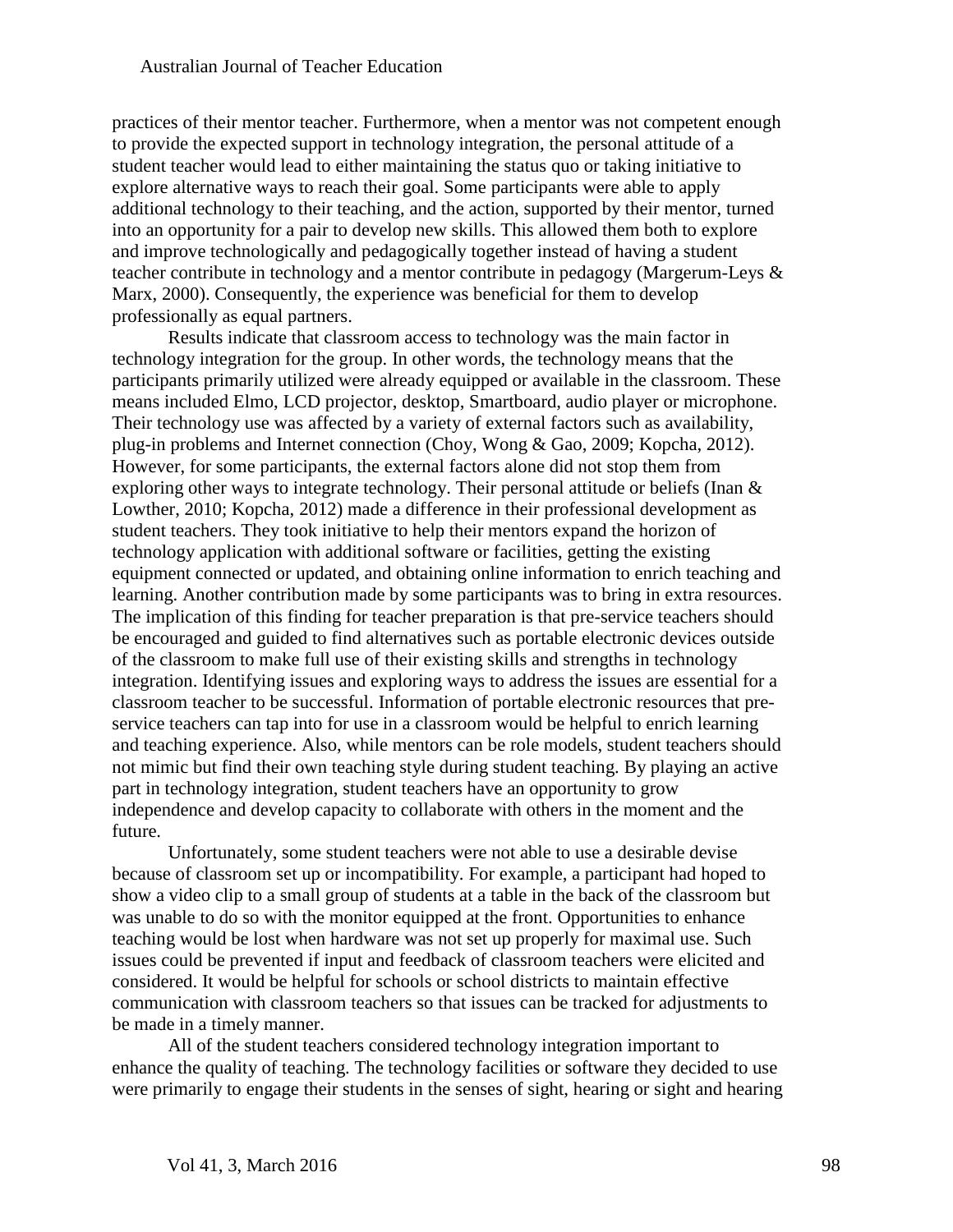combined. There seems to be a need for pre-service teachers to explore other technological means beyond visuals. In the teacher preparation programs, course work that helps pre-service teachers develop skills in competently using tools, software and resources to provide support beyond visuals would better prepare them to meet a variety of students' needs in the future.

#### **TPK-in-practice (Technological Pedagogical Knowledge)**

Classroom management, an element of TPK-in-Practice, was apparently reflected in the practices of the participants. Results indicate that an obstacle in the use of technology was related to classroom management or dealing with misbehavior (Bauer & Kenton, 2005; Lim & Khine, 2006; Margerum-Leys & Marx, 2000; Wachira & Keengwe, 2010). However, most of the participants in this study integrated technology for the purpose of keeping the children on task and encouraging appropriate behavior. A number of them were able to achieve this goal in their teaching with a package of technology skills, familiarity with equipment, and alignment between selected technology and target subject matter. Pre-service teachers should be most appropriately prepared for successful practice in the classroom when they were well trained in all of these aspects.

How to provide differentiated instruction was a key aspect in designing lessons for a student teacher and a mentor. Based on their lesson planning, they were able to divide up the physical space in the classroom for each to support a group or half of students with application of technology. To achieve success, effective communication for a pair or team would be critical to implement their plan, maximizing the use of available technology in teaching. A good way to minimize distractions for the two groups would be to keep the farthest distance in between and with the back of one group of students to the technology used for the other group. Thus, distractions in visuals and sounds from the other group would appropriately be reduced for both groups to stay on task.

Moreover, integration of technology could serve as a means for conducting assessment. The participants evaluated student learning in applying technology during instruction. They were able to accomplish this in several aspects. One way was to have a student solve a problem or do an assignment on Elmo while all others were doing the same task at their seat. This allowed a teacher to monitor student progress and generate discussion with sample work projected on screen. Other students also had an opportunity to evaluate the work completed by a peer. Another way to assess student learning was to display sample work completed by a student or a group on Elmo for evaluation and discussion in class. To increase time efficiency, it appeared unnecessary to spend extra time for students rewrite under Elmo and walk between their seat and Elmo. To reduce distractions, traffic in the classroom should be minimized. A third way to assess student learning was to apply an e-jeopardy game for review. All questions were displayed one slide at a time for each student to respond. More active participation would be obtained when all students were asked to write in their notebook or on mini whiteboard as compared to an oral response from only one student. A student teacher was able to provide feedback and make clarifications based on the students' response to the questions on each slide.

How the student teachers conducted assessment varied in lesson flow, means for students to demonstrate learning and level of student participation. What is the best way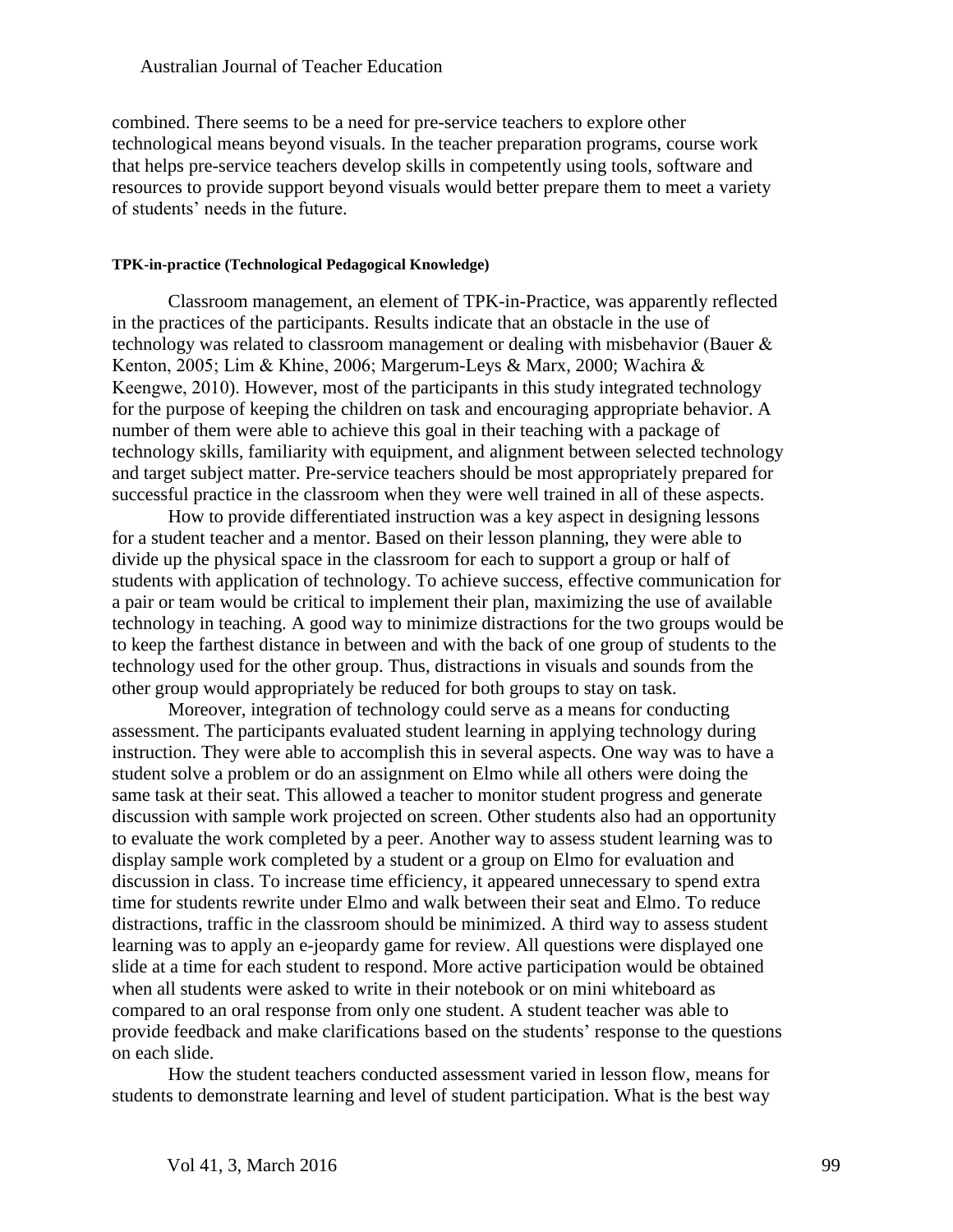to assess student learning of different subjects during a lesson with technology application? That would be an important topic to explore in strengthening technology integration for pre-service teachers. The topic is also closely related the next component, TPCK-in-practice when instructional models are considered.

#### **TPCK-in-practice (Technological Pedagogical Content Knowledge)**

The participants' use of the same type of technology also diverged significantly to meet content learning goals in TPCK-in-practice. The primary models of instruction revealed in the observed lessons were direct instruction (e.g., a lesson on alphabet letters or division) and question-based (e.g., a lesson on Native Americans with posed openended questions) for students to process information and develop target concepts. For the direct instruction model, a learning goal stated in a complete sentence was projected on screen. The students' understanding of the learning goal was unknown when they were only asked to read it chorally. Discussion of the learning goal related to previous lessons and asking the students questions about the goal would allow a teacher to assess understanding. In this context, the use of visuals per se does not directly lead to effective instruction, helping students reach learning goals. The critical element was when and how to make full use of the displayed visuals via technology to facilitate and assess student learning, and then use the information to redirect instruction.

Difference was also obvious in how the participants applied technology to address lesson flow or sequence. Most of them used technology at the beginning, middle or end of a lesson. Some others had Elmo on throughout a lesson, but few were able to make effective transition between activities in a lesson. Therefore, pre-service teachers would benefit more when they are trained to appropriately use technology to maximize student learning (Liu, 2012; Maddux & Cummings, 2004; Moursund & Bielefeldt, 1999; Selinger, 2001). The aspects to consider for professional development should include features of a target subject, student engagement, lesson flow and transition related to the use of identified technology to increase efficiency and effectiveness in instruction.

In summary, technology application does not automatically yield high quality instruction. In addition to familiarity with technology, the student teachers needed to learn how to most effectively utilize technology in lesson planning and actual teaching. When technology was applied to show information not directly related to learning target or relevant information displayed was not appropriately processed, visuals, sounds, or visuals/sounds alone or combined did not serve the purpose of helping the students reach learning goals. Abrupt transition between activities also posed a challenge in instruction when the students were lost and had to ask many questions for clarifications despite use of technology.

For elementary pre-service teachers, they should lay a good foundation to integrate technology in planning and teaching lessons when taking methodology courses. The primary types of technology can be selected in response to the most commonly available resources in classrooms of the local school districts. For example, almost all of the classrooms, regardless of the students' socioeconomic status, had access to a desktop/laptop, LCD projector and Elmo. Application of these means aligned with subject matter in course work would better prepare pre-service teachers to integrate technology into instruction. Also, pre-service teachers should be encouraged to take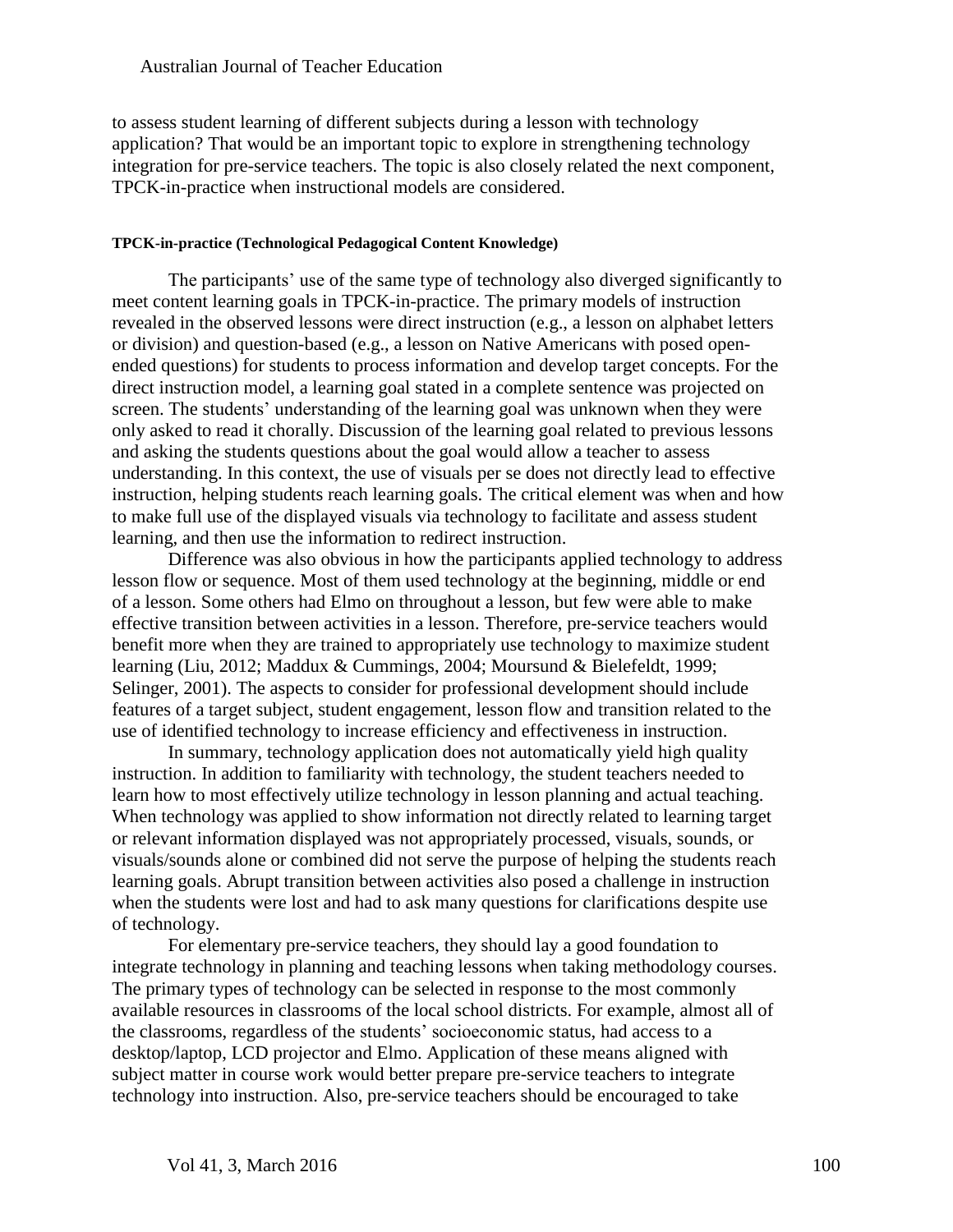initiative based on their strengths in technology, content or pedagogy to address issues by making sufficient use of resources in and outside of classroom. Such experience would create an opportunity for equal partnership and professional collaboration to better prepare them for independence and leadership as future classroom teachers.

To improve the quality of student teaching, teamwork is a critical component for partnership between pre-service and in-service sectors as well as a pair of student teacher and mentor. School districts and teacher preparation programs would both benefit when they have an opportunity to collaborate on technology integration for professional development of pre-service and in-service teachers. Some student teachers with advanced skills in technology can make contributions to professional development at assigned elementary schools as it was the case with several of the participants. Schools should be more enthusiastic in hosting student teachers when their staff can benefit from mutual learning and partnership in the school-university collaboration.

## **Limitations**

Due to its scope, this study focused on examining the practices of student teachers. Although multiple sets of data were collected about the student teachers from all key groups, it would strengthen the study when actual technology use of the paired mentor teachers was also investigated. That would provide an opportunity to better understand the mentors' practices in comparison to their student teachers in the same classroom. In addition, the student teachers were placed at different schools. Besides access to technology facilities, the impact of school vision on technology could also be discussed through the action taken by the mentors.

The quality of teaching related to technology integration was examined through informal assessment of attention, participation, and competence demonstrated by the K-5 students in completing tasks aligned with learning goals in the observed lessons. The informal assessment was conducted by a student teacher as well as a mentor teacher and university supervisor. If other types of informal and formal assessments of student learning outcomes were available for more comprehensive analysis, that would also serve to enrich the data collection.

#### **Conclusion**

Technology integration is practiced by student teachers in the elementary classrooms with a goal of improving instruction. However, more research is needed to explore how student teachers can effectively integrate technology in their daily instructional practices. The critical issue does not appear to be *what* technology to select but *how* to apply the selected means to maximize learning outcomes within given instructional time. Multiple internal and external variables can affect how they select and utilize technology means for their teaching. While physical facilities are more associated with school budget, teacher candidates' personal interests and technological skills can directly influence their choices and action. They should be encouraged and guided to make sufficient use of all resources available in and outside of the classroom to enhance and improve instruction.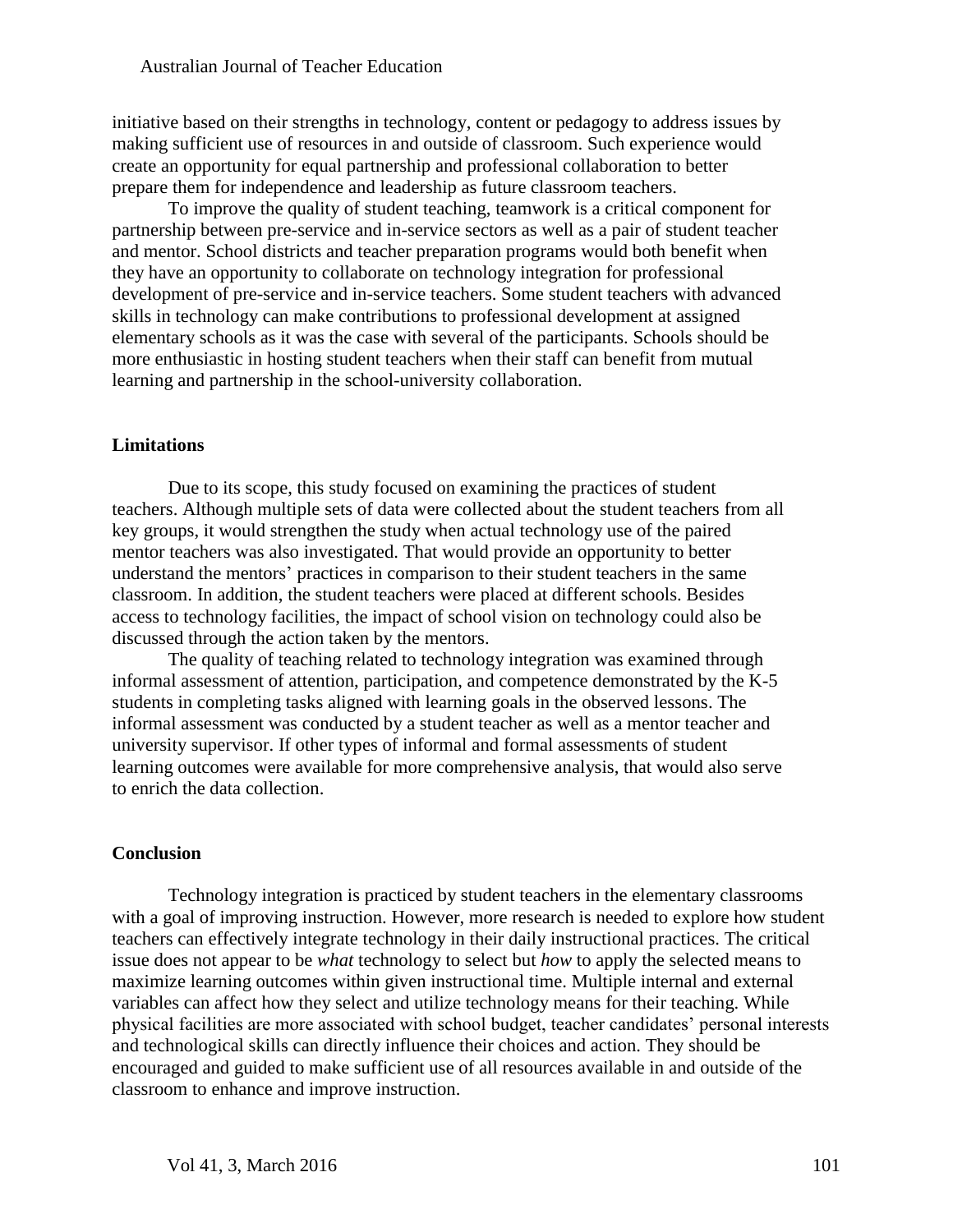Student teachers learn to integrate technology into instruction with direct assistance of their mentor teachers. The practice of mentors no doubt has an impact on the professional development of their student teachers. In the meantime, student teachers can also make a contribution when they are advanced in technology skills, have new ideas to improve teaching and are highly motivated to integrate technology, if their mentors are open to improvement. This would allow student teachers to take initiative and feel proud of their ownership and contribution in a true partnership.

Since student teaching is field based, collaboration between a credential program and local school districts would be powerful in professional development. The teamwork may create an opportunity for a pair of teacher and student teacher to better meet the needs of students in a given classroom by making good use of the technological and pedagogical skills they possess. They can collaboratively explore the most effective and efficient ways to motivate, actively engage and assess their students in reaching goals across the curriculum.

# **References**

- Bauer, J., & Kenton, J. (2005). Toward technology integration in the schools: why it isn't happening. *Journal of Technology and Teacher Education, 13*(4), 519–546.
- Butler, D. L., & Sellborn, M. (2002). Barriers to adopting technology for teaching and learning. *Educause Quarterly, 9*(4)*,* 105–127.
- California Department of Education (2009). *California Standards for the Teaching Profession*. Retrieved May 16, 2015 from http://www.ctc.ca.gov/educatorprep/program-standards.html
- Choy, D., Wong, A. F. L.,  $\&$  Gao, P. (2009). Student teachers' intention and actions on integrating technology into their classrooms during student teaching: A Singapore study. *ISTE (International Society for Technology in Education), 42*(2), 175-195. <http://dx.doi.org/10.1080/15391523.2009.10782546>
- Fraser, V., Garofalo, J., & Juersivich, N. (2011). Enhancing lesson planning and quality of classroom life: A study of mathematics student teachers' use of technology. *Journal of Technology and Teacher Education, 19*(2), 169-188.
- Gray, L., Thomas, N., & Lewis, L. (2010). Teachers' use of educational technology in US public schools: 2009 (NCES 2010-040). Washington, DC: National Center for Education Statistics, Institute of Education Sciences, U.S. Department of Education.
- Henning, M. B., Peterson, B. R., & King, K. P. (2011). Infusing science, technology, and society into an elementary teacher education program: The impact on preservice teachers. *Teacher Education and Practice, 24*(1), 46-65.
- Hew, K., & Brush, T. (2007). Integrating technology into K-12 teaching and learning: current knowledge gaps and recommendations for future research. *Educational Technology Research and Development, 55*(3), 223–252. <http://dx.doi.org/10.1007/s11423-006-9022-5>
- Hixon, E., & Buckenmeyer, J. (2009). Revisiting technology integration in schools: implications for professional development. *Computers in the Schools, 26*(2), 130– 146. <http://dx.doi.org/10.1080/07380560902906070>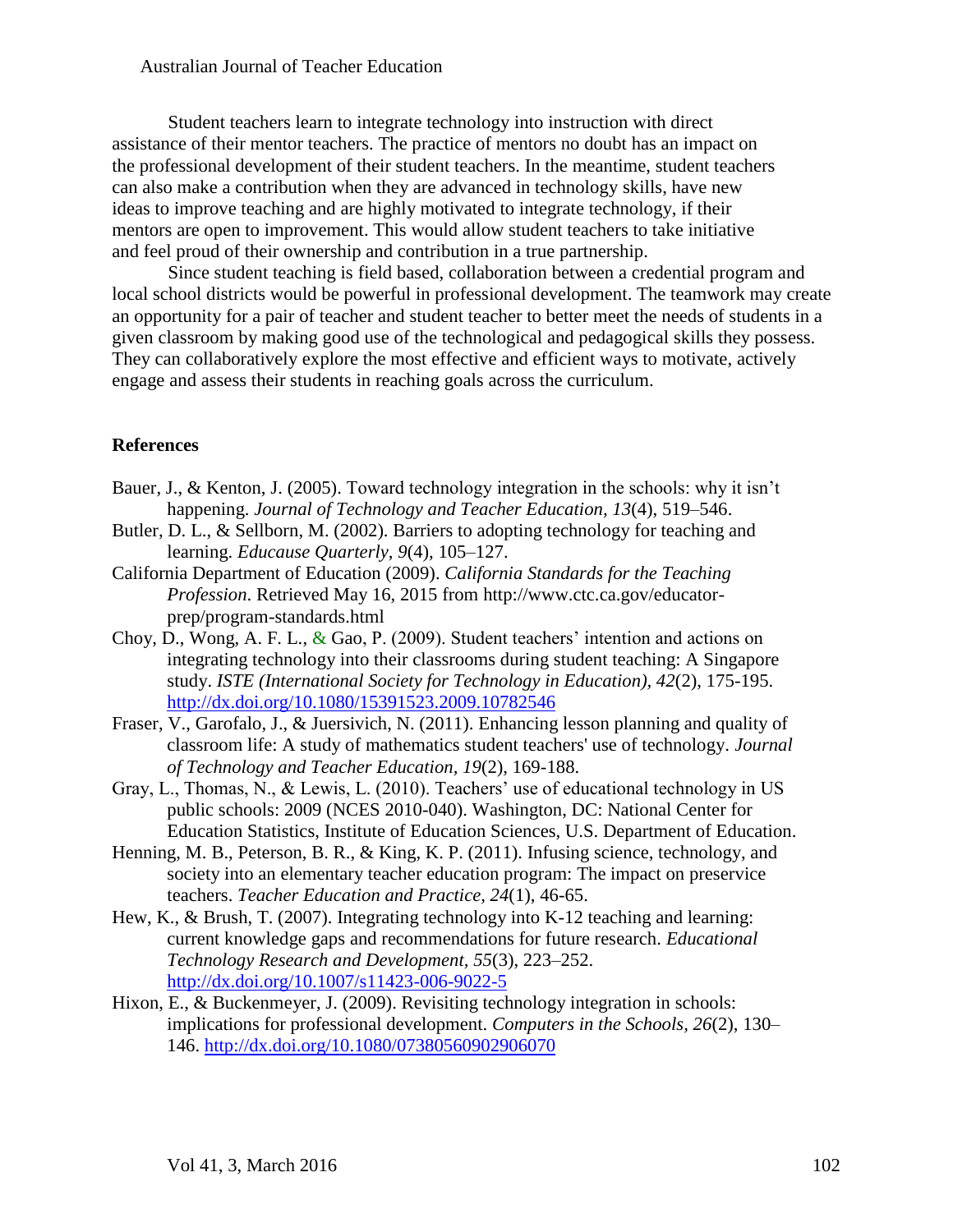- Inan, F. A., & Lowther, D. L. (2010). Laptops in the K-12 classrooms: Exploring factors impacting instructional use. *Computers & Education, 55*(3), 937–944. <http://dx.doi.org/10.1016/j.compedu.2010.04.004>
- Jaipai, K., & Figg, C. (2010). Unpacking the "Total PACKage": Emergent TPACK characteristics from a study of preservice teachers teaching with technology. *Journal of Technology and Teacher Education,18*(3), 415-441.
- Jaipai, K., & Figg, C. (2015). The framework of TPACK-in-practice: Designing contentcentric technology professional learning contexts to develop teacher knowledge of technology-enhanced teaching. In C. Angeli & N. Valanides, (Eds.), *Technological pedagogical content knowledge: Exploring, developing and assessing TPCK* (pp. 137-163). New York: Springer
- Johnson, B., & Christensen, L. (2007). *Educational research: Quantitative, qualitative and mixed approaches* (3rd ed.). Boston: Pearson.
- Keiper, T., Harwood, A., & Larson, B. (2000). Preservice teachers' perceptions of infusing computer technology into social studies instruction. *Theory and Research in Social Education, 28(4),* 556–579. <http://dx.doi.org/10.1080/00933104.2000.10505924>
- Koehler, M., & Mishra, P. (2009). What is Technological Pedagogical Content Knowledge (TPACK). *Contemporary Issues in Technology and Teacher Education*, *9*(1), 60- 70.
- Kopcha, T. J. (2012). Teachers' perceptions of the barriers to technology integration and practices with technology under situated professional development. *Computers & Education 59*, 1109–1121. <http://dx.doi.org/10.1016/j.compedu.2012.05.014>
- Lawless, K. A., & Pellegrino, J. W. (2007). Professional development in integrating technology into teaching and learning: Knowns, unknowns, and ways to pursue better questions and answers. *Review of Educational Research, 77*(4), 575–614. <http://dx.doi.org/10.3102/0034654307309921>
- Lim, C. P., & Khine, M. (2006). Managing teachers' barriers to ICT integration in Singapore schools*. Journal of Technology and Teacher Education, 14*(1), 97–125.
- Liu, S.-H. (2012). A multivariate model of factors influencing technology use by preservice teachers during practice teaching. *Educational Technology & Society, 15*(4), 137– 149.
- Lodico, M. G., Spaulding, D. T., & Voegtle, K. H. (2010). *Methods in educational research: From theory to practice*. New Jersey: Wiley.
- Maddux, C., & Cummings, R. (2004). Fad, fashion, and the weak role of theory and research in information technology in education. *Journal of Technology and Teacher Education, 12*(4)*,* 511-533.
- Margerum-Leys, J., & Marx, R. W. (2000). Teacher knowledge of educational technology: A study of student teacher/mentor teacher pairs. ERIC document: ED 442763.
- Menard, L. B. (2010). Elementary teachers' perceptions of technology as a catalyst for constructivist practices in the classroom: A case study (Doctoral dissertation). University of South Florida. ERIC document: ED524910.
- Mishra, P., & Koehler, M. J. (2006). Technological Pedagogical Content Knowledge: A new framework for teacher knowledge. *Teachers College Record. 108*(6), 1017- 1054. <http://dx.doi.org/10.1111/j.1467-9620.2006.00684.x>